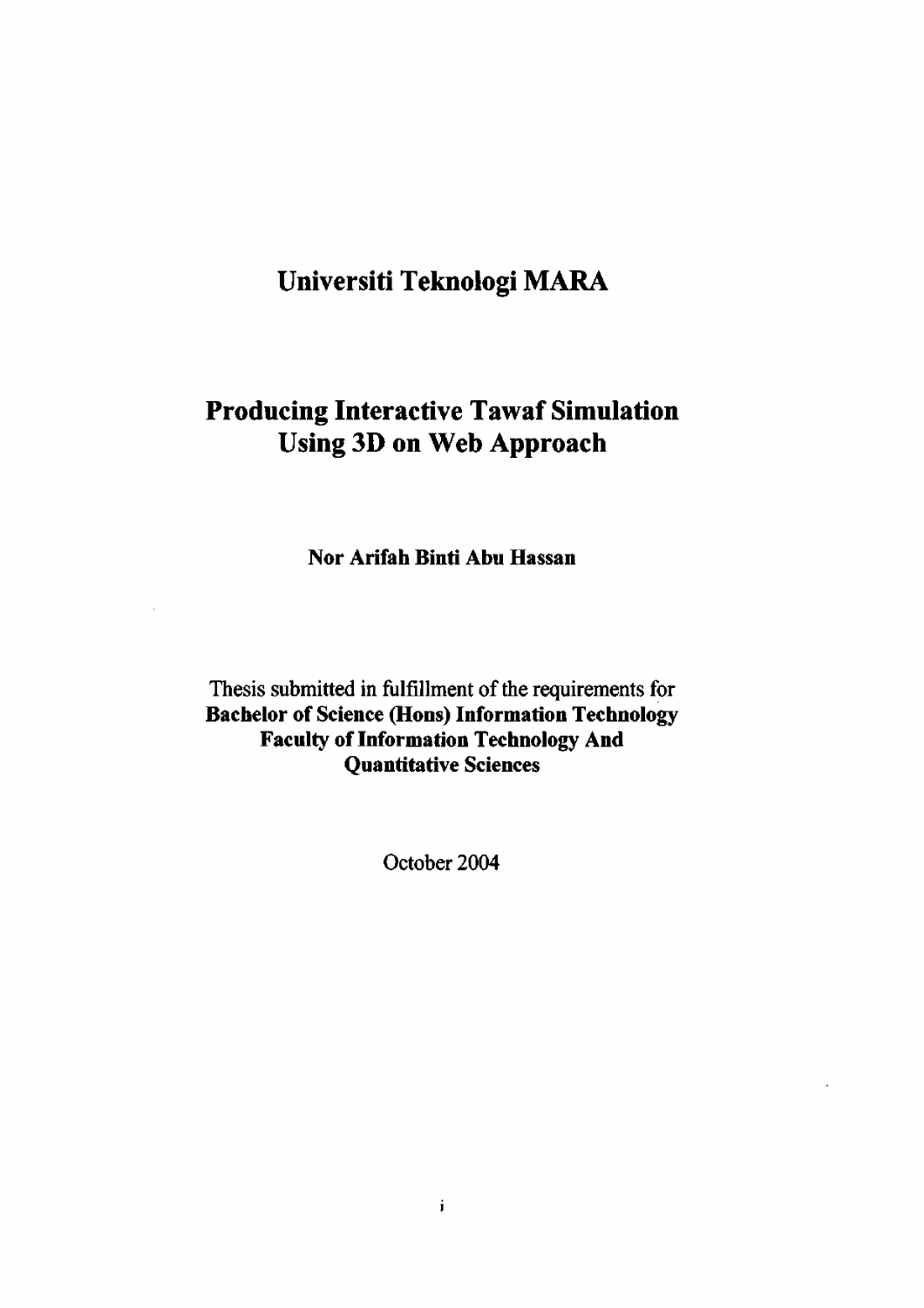## **DECLARATION**

I certify that this thesis and the research to which it refers are the product of my own work and that any ideas or quotation from the work of other people, published or otherwise are fully acknowledged in accordance with the standard referring practices of the discipline

Oyfar OCTOBER 11, 2004 NOR ARIFAH BINTI ABU HASSAN 2002325661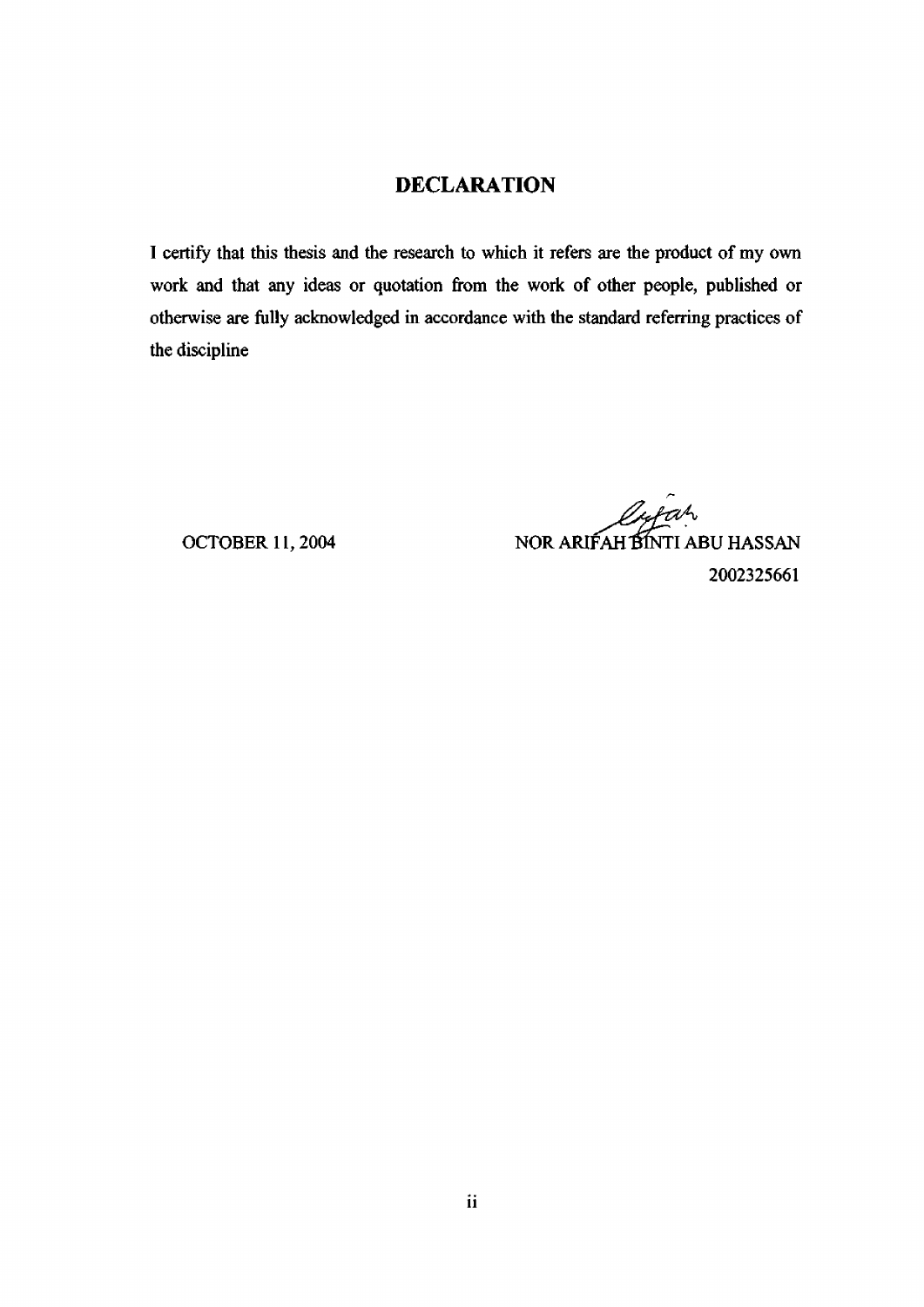## TABLE OF CONTENTS

| <b>CONTENT</b> | <b>PAGE</b> |
|----------------|-------------|
|----------------|-------------|

| Acknowledgement              | <br>111 |
|------------------------------|---------|
| <b>Table of Contents</b>     | iv      |
| <b>List of Figures</b>       | vii     |
| <b>List of Appendices</b>    | viii    |
| <b>List of Abbreviations</b> | ix      |
| Abstract                     | iix     |

#### **CHAPTER ONE: INTRODUCTION**

| 1.0 | Background of the Project    |   |
|-----|------------------------------|---|
| 1.1 | <b>Problem Description</b>   | 2 |
| 1.2 | Problem Scope                | 2 |
| 1.3 | Objective of the Research    |   |
| 1.4 | Significance of Research     |   |
| 1.5 | <b>Research Questions</b>    | 3 |
| 1.6 | <b>Outline of the Thesis</b> |   |

## **CHAPTER TWO: THEORITICAL CONSIDERATION**

| 2.0 | Introduction                       |  |
|-----|------------------------------------|--|
| 2.1 | Designing Simulations for Learning |  |
| 2.2 | Summary                            |  |

#### **CHAPTER THREE: LITERATURE REVIEW**

| 3.0 | Introduction          |  |
|-----|-----------------------|--|
| 3.1 | Multimedia Technology |  |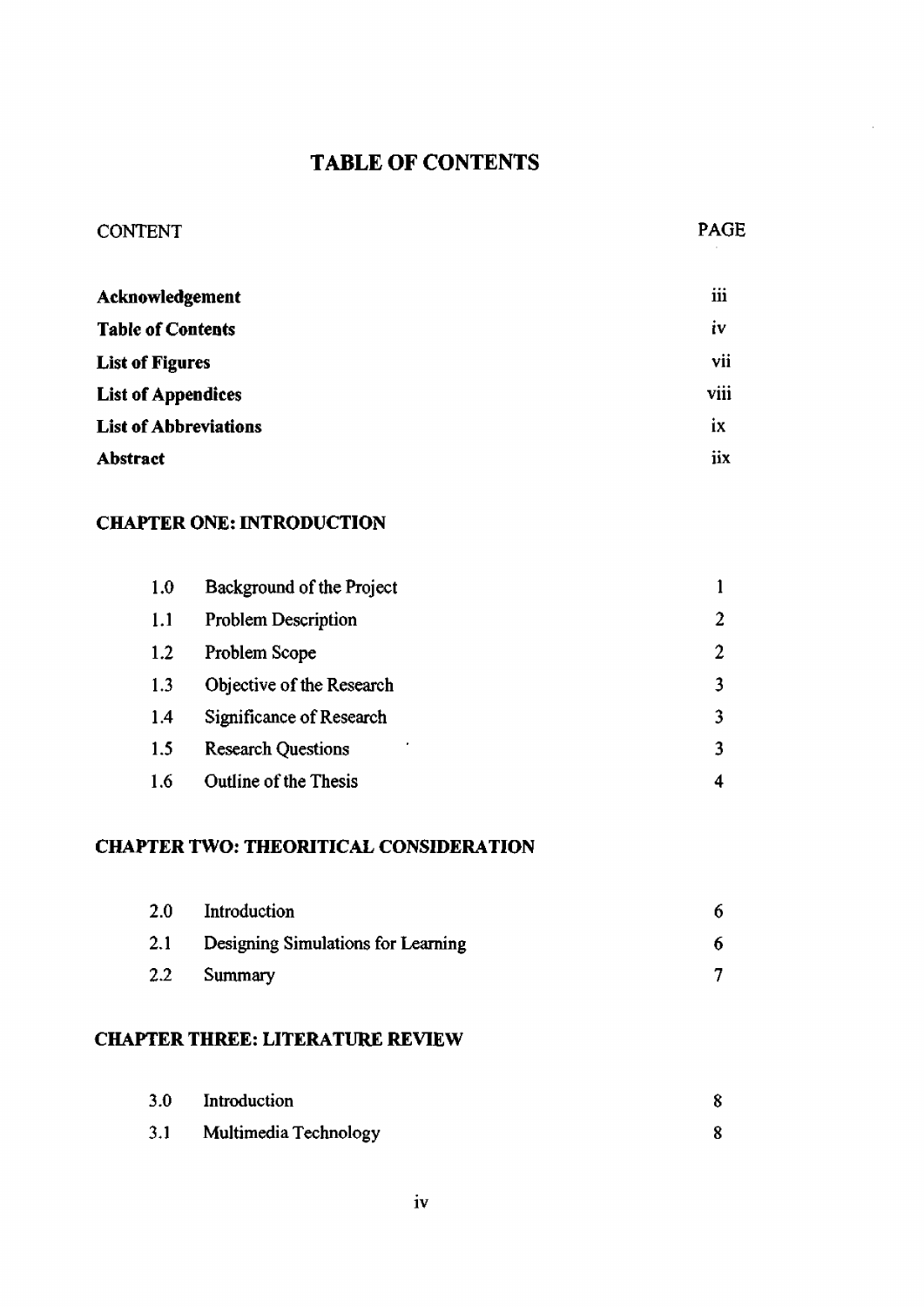| 3.2  | Software Application                       | 10 |
|------|--------------------------------------------|----|
| 3.3  | Teaching using Multimedia Technology       | 10 |
| 3.4  | Multimedia Animation                       | 11 |
| 3.5  | Learning with Animation Approach           | 15 |
| 3.6  | <b>Application Using Simulation</b>        | 15 |
| 3.7  | <b>Impact of Simulation in Learning</b>    | 19 |
| 3.8  | <b>Impact of Interactivity in Learning</b> | 20 |
| 3.9  | <b>Tawaf Operation</b>                     | 22 |
| 3.10 | Summary                                    | 23 |

## **CHAPTER FOUR: RESEARCH APPROACH AND METHODOLOGY**

| 4.0 | Introduction                      | 24 |
|-----|-----------------------------------|----|
| 4.1 | <b>Project Development</b>        | 24 |
| 4.2 | Screen Layout                     | 32 |
| 4.3 | Software and Hardware Requirement | 30 |
| 4.4 | Summary                           | 41 |

#### **CHAPTER FIVE: RESULT AND ANALYSIS OF DATA**

| 5.0 | Introduction                      | 42 |
|-----|-----------------------------------|----|
| 5.1 | Understanding the Tawaf Operation | 43 |
| 5.2 | Ease of Use of the Prototype      | 44 |
| 5.3 | Preferred Medium                  | 45 |
| 5.4 | Summary                           | 45 |

## **CHAPTER SIX: DISCUSSION OF FINDINGS**

| 6.0 | Introduction                  | 46  |
|-----|-------------------------------|-----|
| 6.1 | <b>Discussion of Findings</b> | -46 |
| 6.2 | Summary                       | 47  |